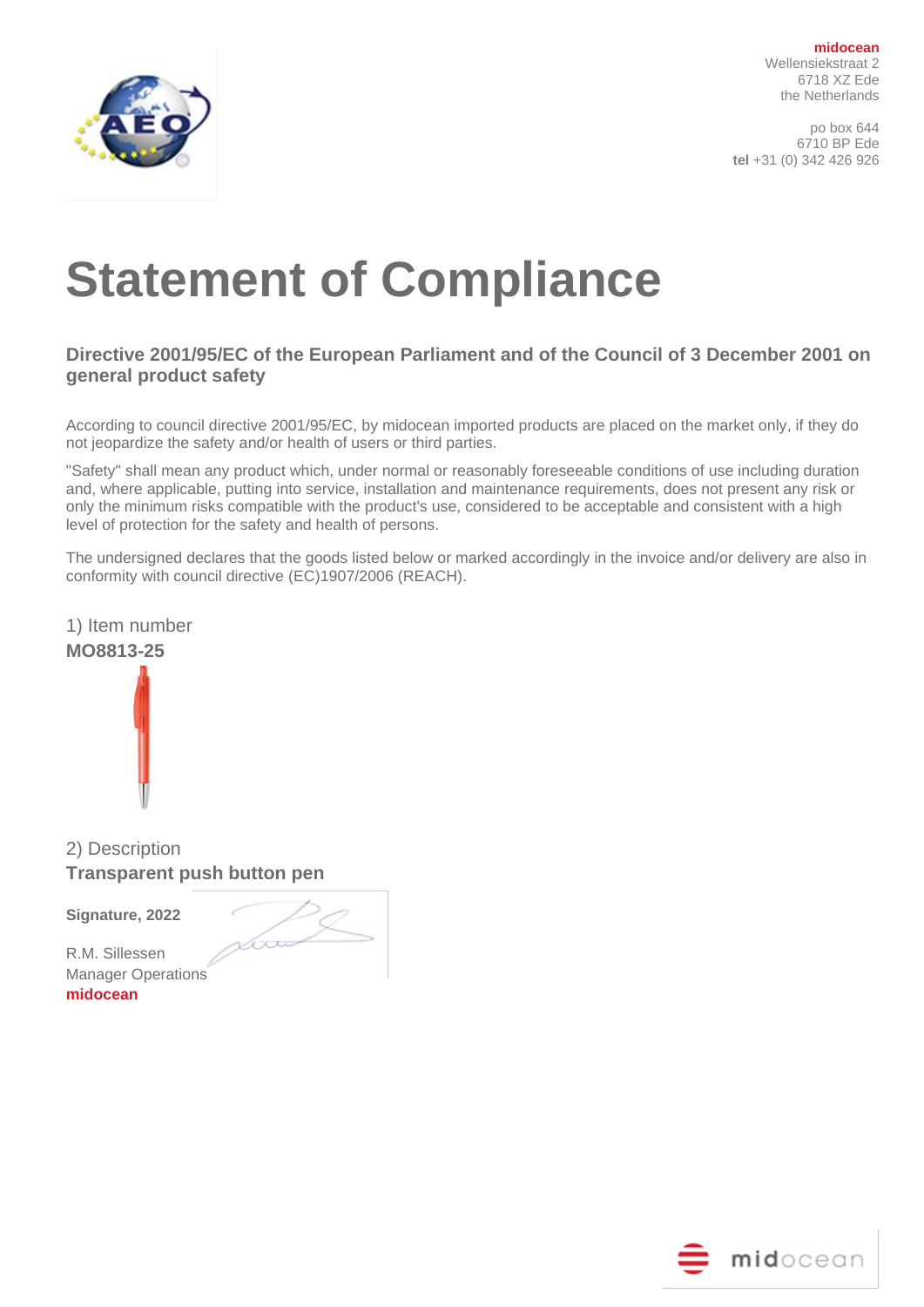

po box 644 6710 BP Ede **tel** +31 (0) 342 426 926

# **Statement of Compliance**

### **Directive 2001/95/EC of the European Parliament and of the Council of 3 December 2001 on general product safety**

According to council directive 2001/95/EC, by midocean imported products are placed on the market only, if they do not jeopardize the safety and/or health of users or third parties.

"Safety" shall mean any product which, under normal or reasonably foreseeable conditions of use including duration and, where applicable, putting into service, installation and maintenance requirements, does not present any risk or only the minimum risks compatible with the product's use, considered to be acceptable and consistent with a high level of protection for the safety and health of persons.

The undersigned declares that the goods listed below or marked accordingly in the invoice and/or delivery are also in conformity with council directive (EC)1907/2006 (REACH).

1) Item number **MO8813-26**



2) Description **Transparent push button pen**

**Signature, 2022** 

am

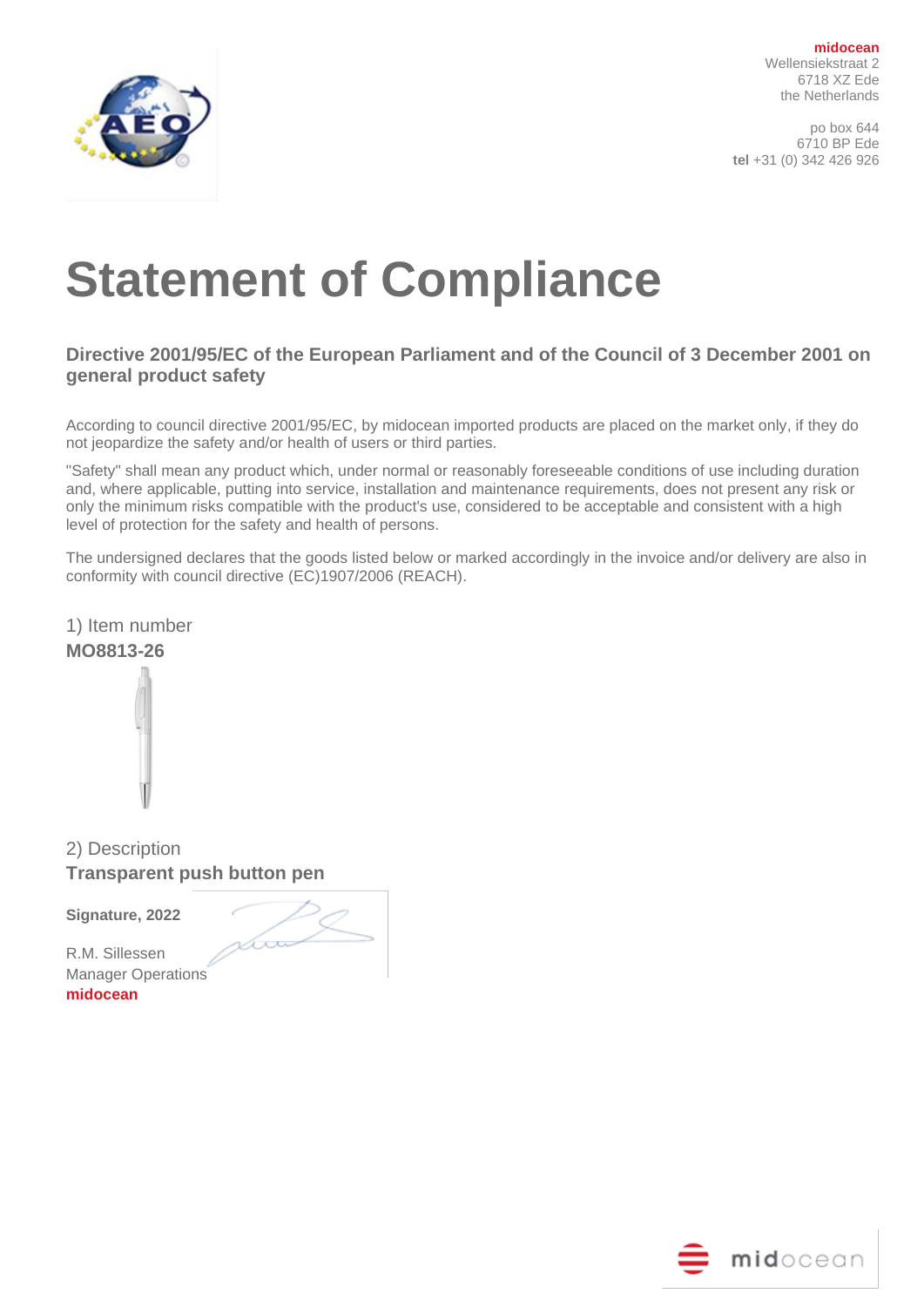

po box 644 6710 BP Ede **tel** +31 (0) 342 426 926

# **Statement of Compliance**

### **Directive 2001/95/EC of the European Parliament and of the Council of 3 December 2001 on general product safety**

According to council directive 2001/95/EC, by midocean imported products are placed on the market only, if they do not jeopardize the safety and/or health of users or third parties.

"Safety" shall mean any product which, under normal or reasonably foreseeable conditions of use including duration and, where applicable, putting into service, installation and maintenance requirements, does not present any risk or only the minimum risks compatible with the product's use, considered to be acceptable and consistent with a high level of protection for the safety and health of persons.

The undersigned declares that the goods listed below or marked accordingly in the invoice and/or delivery are also in conformity with council directive (EC)1907/2006 (REACH).

1) Item number **MO8813-27**



2) Description **Transparent push button pen**

**Signature, 2022** 

Loo

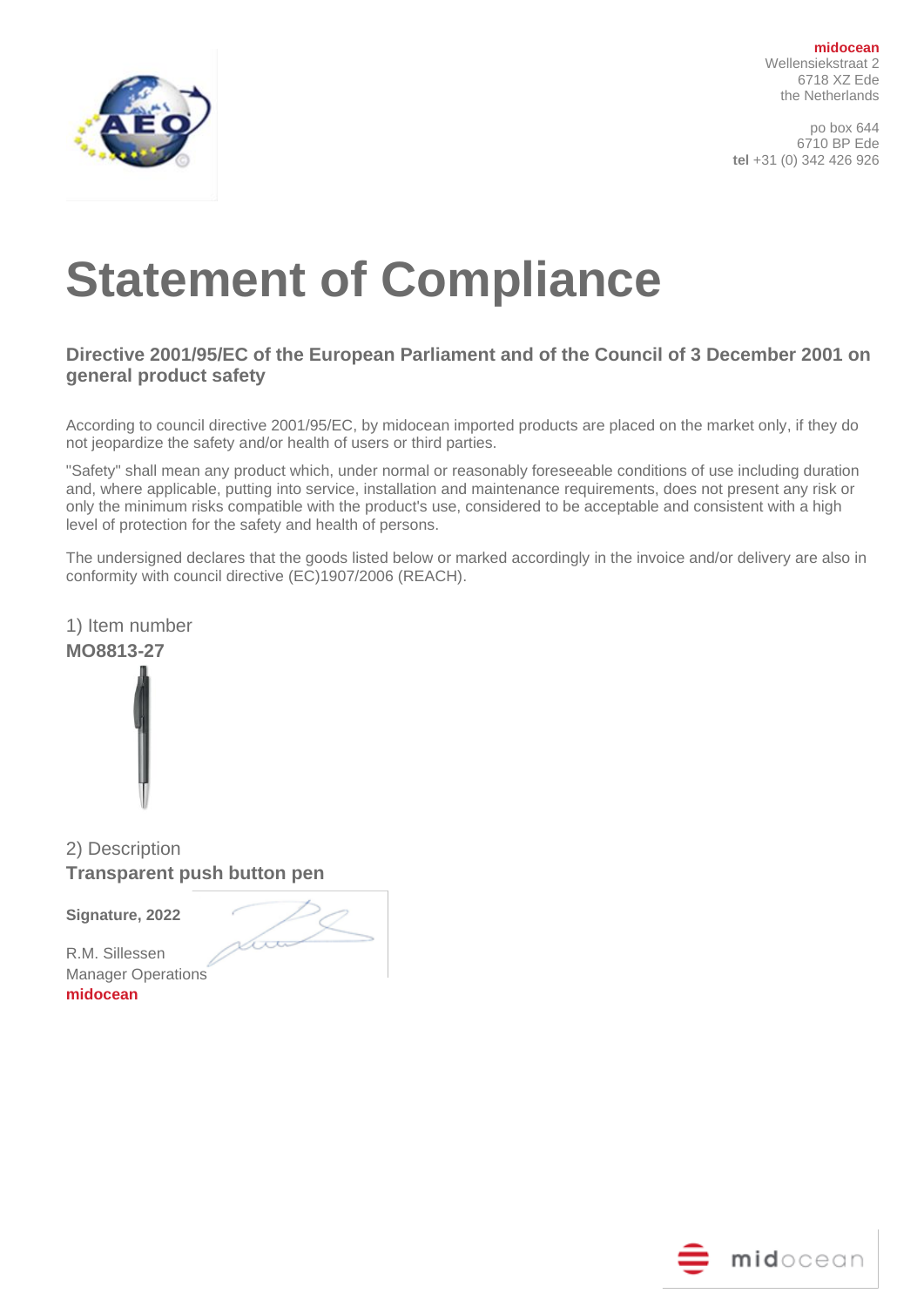

po box 644 6710 BP Ede **tel** +31 (0) 342 426 926

# **Statement of Compliance**

### **Directive 2001/95/EC of the European Parliament and of the Council of 3 December 2001 on general product safety**

According to council directive 2001/95/EC, by midocean imported products are placed on the market only, if they do not jeopardize the safety and/or health of users or third parties.

"Safety" shall mean any product which, under normal or reasonably foreseeable conditions of use including duration and, where applicable, putting into service, installation and maintenance requirements, does not present any risk or only the minimum risks compatible with the product's use, considered to be acceptable and consistent with a high level of protection for the safety and health of persons.

The undersigned declares that the goods listed below or marked accordingly in the invoice and/or delivery are also in conformity with council directive (EC)1907/2006 (REACH).

1) Item number **MO8813-28**



2) Description **Transparent push button pen**

**Signature, 2022** 

am

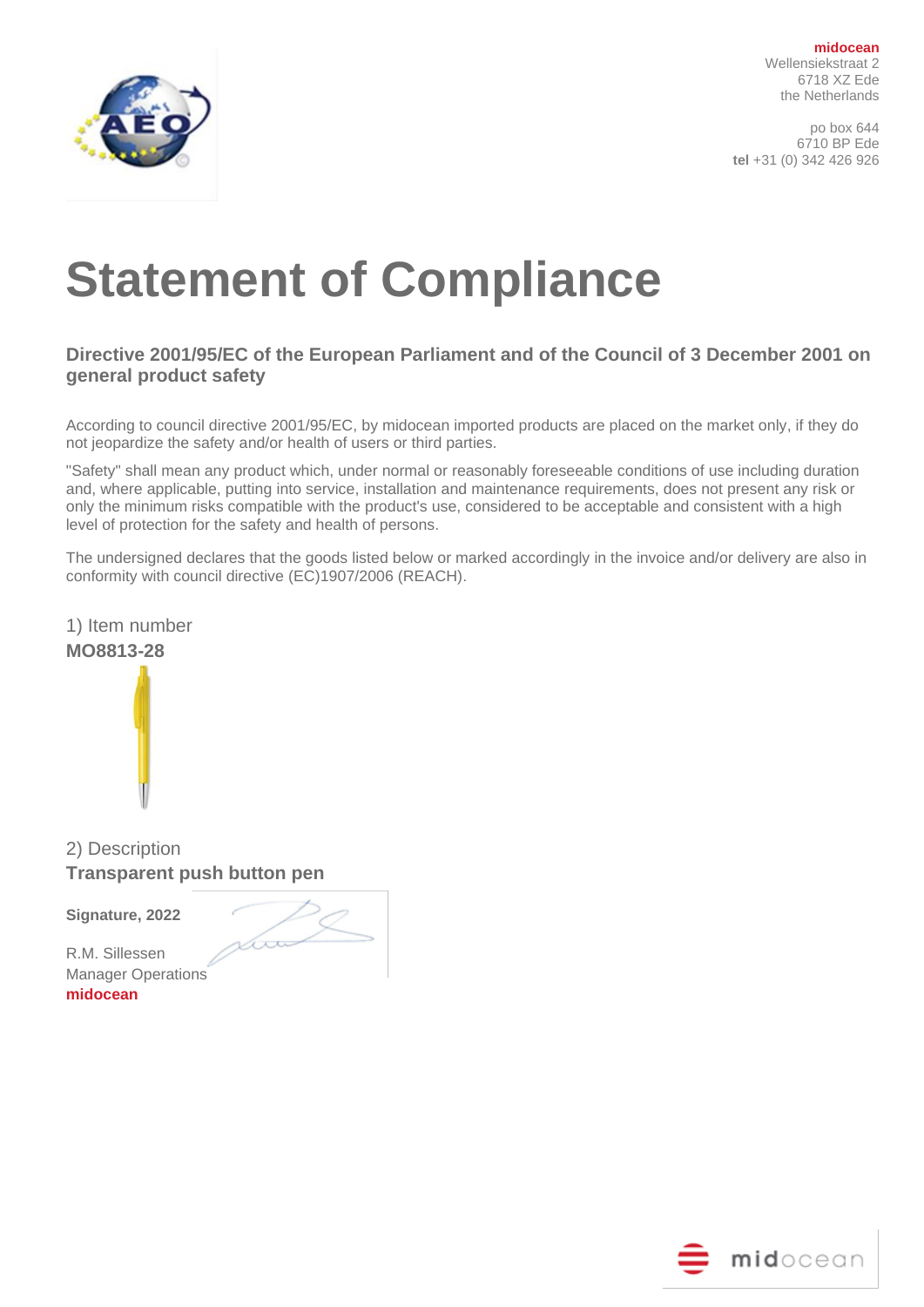

po box 644 6710 BP Ede **tel** +31 (0) 342 426 926

# **Statement of Compliance**

### **Directive 2001/95/EC of the European Parliament and of the Council of 3 December 2001 on general product safety**

According to council directive 2001/95/EC, by midocean imported products are placed on the market only, if they do not jeopardize the safety and/or health of users or third parties.

"Safety" shall mean any product which, under normal or reasonably foreseeable conditions of use including duration and, where applicable, putting into service, installation and maintenance requirements, does not present any risk or only the minimum risks compatible with the product's use, considered to be acceptable and consistent with a high level of protection for the safety and health of persons.

The undersigned declares that the goods listed below or marked accordingly in the invoice and/or delivery are also in conformity with council directive (EC)1907/2006 (REACH).





2) Description **Transparent push button pen**

**Signature, 2022** 

Loo

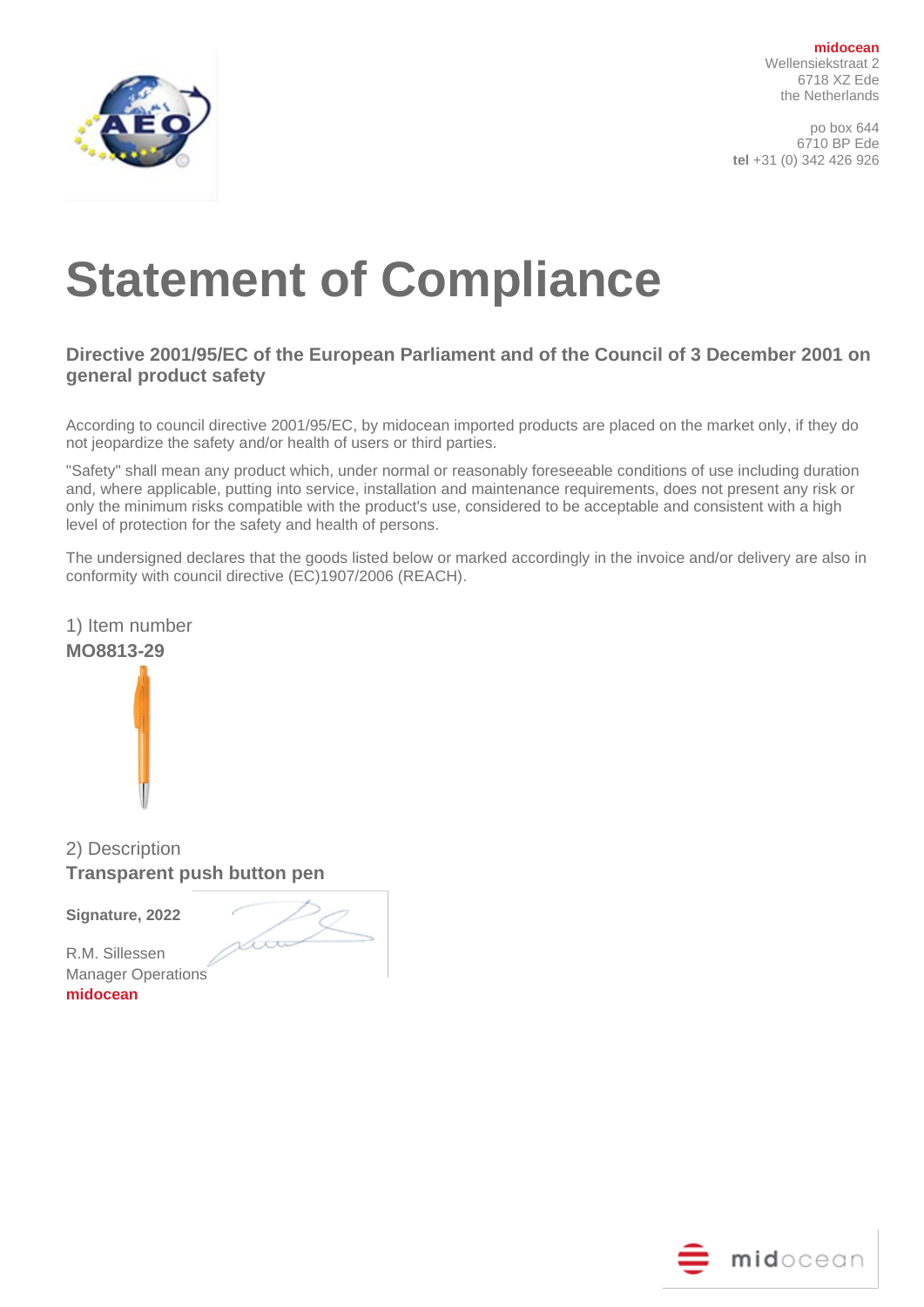

po box 644 6710 BP Ede **tel** +31 (0) 342 426 926

# **Statement of Compliance**

### **Directive 2001/95/EC of the European Parliament and of the Council of 3 December 2001 on general product safety**

According to council directive 2001/95/EC, by midocean imported products are placed on the market only, if they do not jeopardize the safety and/or health of users or third parties.

"Safety" shall mean any product which, under normal or reasonably foreseeable conditions of use including duration and, where applicable, putting into service, installation and maintenance requirements, does not present any risk or only the minimum risks compatible with the product's use, considered to be acceptable and consistent with a high level of protection for the safety and health of persons.

The undersigned declares that the goods listed below or marked accordingly in the invoice and/or delivery are also in conformity with council directive (EC)1907/2006 (REACH).





2) Description **Transparent push button pen**

**Signature, 2022** 

Loo